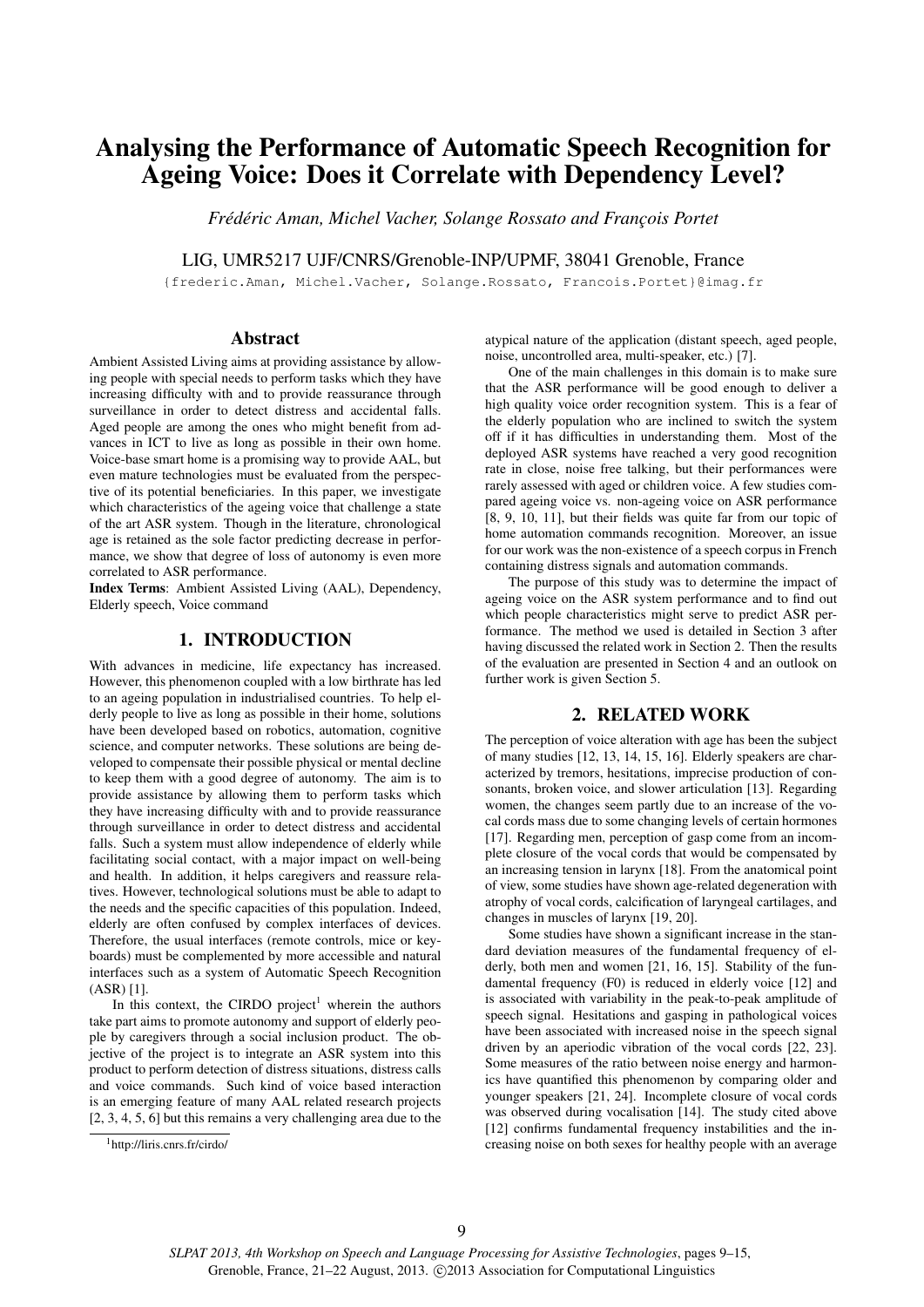age of 70. These studies show that aged voice presents a much greater variability than typical voice. Ability of state-of-theart ASR systems to handle this kind of population can thus be questioned.

A more general study of Gorham-Rowan and Laures-Gore [12] highlights the effects of ageing on the speech utterance and the consequences on the speech recognition. The experiments carried out in automatic speech recognition have shown performance degradation for "atypical" population such as children or elderly people [25, 10, 26] and have shown the interests of an adaptation to the target populations [27, 26]. Speech recognition adapted to the voice of elderly people is still an underexplored area. The relevant languages are mainly English [10] and Asian languages such as Japanese [8]. A very interesting study [10] used some recordings of speeches delivered in the Supreme Court of the United States over a decade. These recordings are particularly interesting because they were used to study the evolution of recognition performance on the same person depending on his age over 7-8 years. These studies show that the performance of recognition systems decreases steadily with age, and that a special adaptation to each speaker can get closer to the scores obtained from the youngest speakers without adaptation. The implicit consequence is that the recognition system is adapted to a single speaker. To make the system adapted to the person, Renouard et al. [28] proposed to use the recognized words to adapt online the recognition models. Proposed in the context of home assistance, this research does not appear to have been pursued.

From an applicative point of view in the smart home context, speech recognition has been mainly implemented marginally in the field of voice commands in English. Indeed, most current studies use conventional sensors (presence sensor, door contact, etc.) and tactile interfaces (remote controls, handset, touch-screens) more reliable but less natural, offering fewer opportunities for interaction and comfort (for example: need to walk to reach the remote device). Among the advances in the field of voice controlled devices, a study conducted by Anderson [27] showed that a voice interface which is adapted (models acquired on 300 elderly speakers) allows to make voice requests on computer with the same performance than a query typed at the keyboard. This study has also revealed that only 2 of the 37 participants preferred the keyboard compared to the voice interface. In the same field, Kumiko [29] proposed a computer voice command interface that takes into account the possible sources of error (duration, intensity, vocabulary) to improve performance and feedback. While Interactive Voice Response is a pervasive component of today's telephone communication, some of which take into account the different voice population [30], voice control in smart home is clearly in its infancy. A large number of issues, such as noisy environment, number of sound sources (for example: several people), vocabulary coverage, coverage of speakers, etc. still need to be addressed [7]. Recently, Moir and Filho [31] proposed a low-coverage system using adaptive filters for a good recognition of keywords. But this research remains still exploratory.

To the best of our knowledge, no application of voice control in smart home has explicitly considered the problem of voice recognition of French elderly speakers, even though major advances in terms of ergonomics, safety and data acquisition with high semantic value can be made by this modality. From this short literature review, it can be emphasized that no study had considered French aged voice in smart home condition. Moreover, most studies considered the chronological age as global explanatory factor while many other effects can also be responsible for ASR performance degradation as raised by [11]. There is thus no certainty that age can predict the reliability of a voice-based control system. That is why our study includes an evaluation from the dependence perspective.

# 3. METHOD

To assess the impact of the ageing voice on ASR performance, we started by acquiring a corpus targeted to the elderly population. From this corpus and a non-aged one, the first task was to identify the most problematic phonemes and to check whether standard adaptation can be employed to reduce the discrepancy between aged and non-aged speakers at phoneme level. Once adapted, the second task was to assess whether measures other than strictly chronological age can explain ASR performance degradation.

### 3.1. Corpus collection

The corpus collection was performed sporadically from 2009 to 2012 in collaboration with a rehabilitation centre, volunteers and a nursing home. Targeted speakers were persons aged of more than 60 years old, able to read and with no mental disorder or pathologies altering the voice. The recording was done with a single microphone positioned about 30 cm from the speaker's mouth. Most speakers were sat, but some were in a wheelchair or laying in a bed. The recording was done using a computer and a home made software to prompt sentences to be read by the speaker and to record the utterances using voice activity detection. Given the targeted application (in-home voice commands and distress calls) the participants were requested to read a list of short distress/home automation and casual sentences such as *Aidez-moi* (Help me) or *Il fait beau* (It's sunny). Based on [32], who interviewed elderly people in nursing homes to identify and describe what situations of distress they could have experienced, we created a list of home automation orders the person could utter during a distress situation to request for assistance. Ten samples of each kind are given in Table 1.

The non-aged corpus was previously recorded in our laboratory in 2004 and was complemented in 2013 with sentences based on [32]. The procedure was similar to the aged corpus acquisition.

This aged and non-aged corpus is called the AD corpus (Anodin-Détresse: *anodin* means colloquial and *détresse* means distress).

Finally, another aged corpus, the ERES38 corpus (Entretiens RESidences 38: *Entretiens* means interviews) was acquired for model adaptation purpose. This corpus was recorded in 2011 in the living place of the person. During the interviews, we requested each speaker to read a text but they were also asked to talk freely about their life. The text was an article about gardening created by the experimenters in order to target phoneme issues reported in [9, 33].

All the corpora were annotated at the sentence level using the Transcriber software.

## 3.2. ASR system

The ASR toolkit chosen in our study was Sphinx3 [34]. This decoder used a context-dependent acoustic model with 3-state left-to-right HMM. The acoustic vectors are composed of 13 MFCC coefficients, the delta and the delta delta of each coefficient. This HMM-based context-dependent acoustic model was trained on the BREF120 corpus [35] which is composed of about 100 hours of annotated speech from 120 non-elderly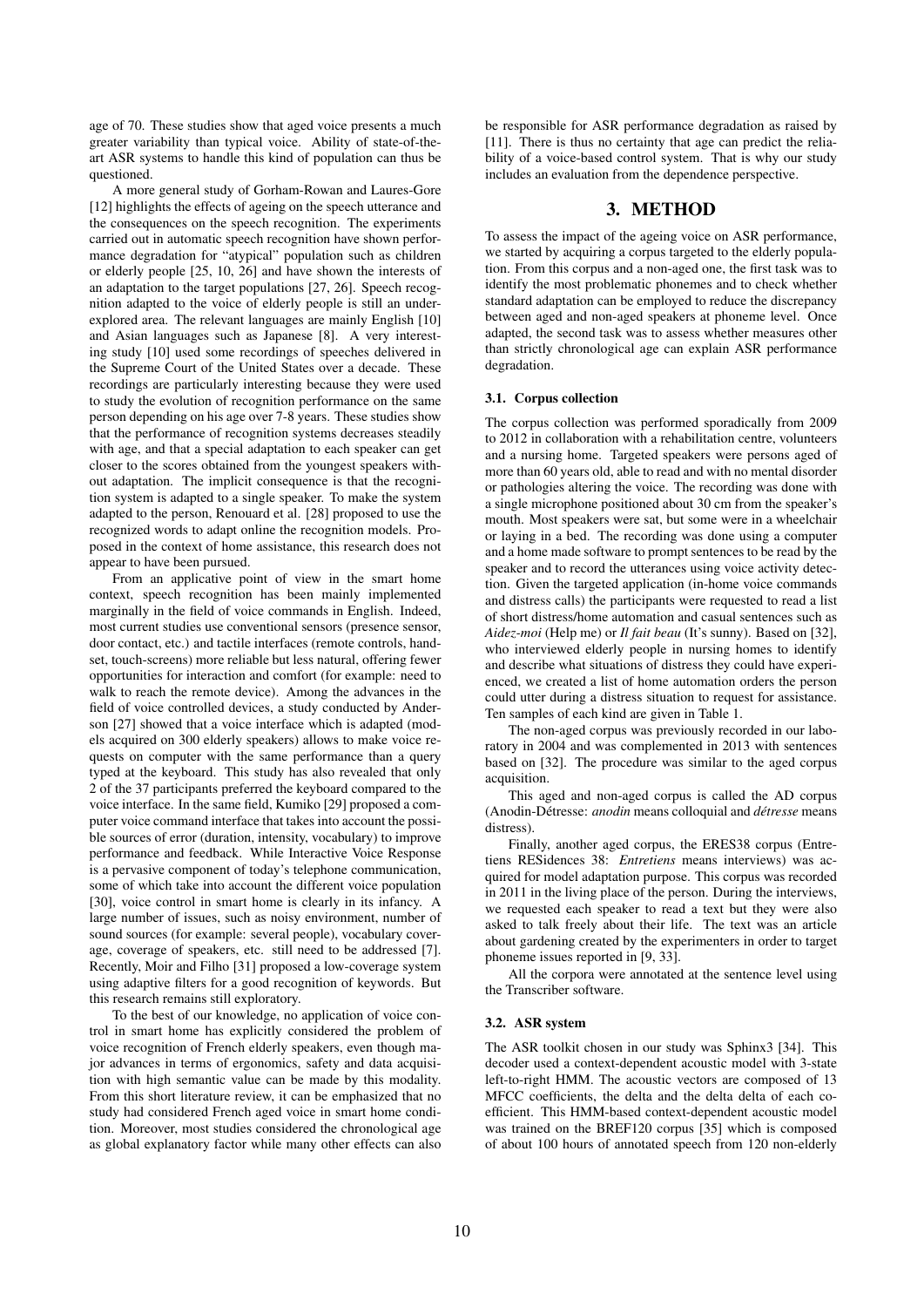| Sample | <b>Distress Sentence</b>    | Home Automation Order               | <b>Casual Sentence</b>             |
|--------|-----------------------------|-------------------------------------|------------------------------------|
|        | Aidez-moi!                  | e-lio appelle le samu !             | Bonjour madame !                   |
|        | Au secours!                 | e-lio appelle les pompiers !        | Ca va très bien.                   |
|        | Je me sens mal!             | e-lio appelle les secours !         | Ce livre est intéressant.          |
|        | Je suis tombé!              | e-lio appelle un docteur !          | Il fait soleil.                    |
|        | Du secours s'il vous plaît! | e-lio appelle une ambulance !       | J'ai ouvert la porte.              |
|        | Je ne peux plus bouger !    | e-lio appelle une infirmière !      | Je dois prendre mon médicament !   |
|        | Je ne suis pas bien !       | e-lio appelle ma fille!             | J'allume la lumière !              |
|        | Je suis blessé!             | e-lio appelle mon fils!             | Je me suis endormi tout de suite ! |
| 9      | Je ne peux pas me relever ! | e-lio tu peux téléphoner au samu?   | Le café est brûlant!               |
| 10     | Ma jambe ne me porte plus ! | e-lio il faut appeler les secours ! | Où sont mes lunettes?              |

Table 1: Examples of sentences of the AD corpus

French speakers. We called it the generic acoustic model.

### 3.3. Language model

A general language model (LM) was estimated from the French *Gigaword* corpus which is a archive of newswire text data that has been acquired over several years by the Linguistic Data Consortium (LDC) at the University of Pennsylvania<sup>2</sup>. It was 1-gram with 11018 words. Moreover, to reduce the linguistic variability, a 3-gram domain language model was learned from the sentences used during the corpus collection described in Section 3.1, with 88 1-gram, 193 2-gram and 223 3-gram models. Finally, the language model was a 3-gram-type which results from the combination of the general language model (with a 10% weight) and the domain one (with 90% weight). This combination has been shown as leading to the best WER for domain specific application [36]. The interest of such combination is to bias the recognition towards the domain LM but when the speaker deviates from the domain, the general LM makes it possible to correctly recognise the utterances.

#### 3.4. Word error rate and phoneme matching

The simplest and most common way to evaluate ASR performances is to compute the Word Error Rate (WER). The WER is computed by first aligning the output (the decoded speech) with the reference (i.e., the ground truth) and then applying  $WER = \frac{I+D+S}{N}$  where *I*, *D* and *S* is the number of insertions, deletion and substitution of words and  $N$  is the number of words in the reference.

Though this measure was used in many related studies [8, 10, 11], it does not indicate which specific phonemes play a role in the ASR performance degradation. To do so, the annotation should be performed at the phoneme level. However, this is a very laborious and time-consuming task which furthermore requires a good level of expert agreement. That is why we analysed the results of the forced alignments. The forced alignment algorithm that was used is the one of Sphinx3.

Forced alignment consists in finding the boundaries of phonemes in an utterance knowing the uttered sentence. This sentence is mapped in phoneme (using a dictionary) which is used to constrain an optimal alignment between the acoustic model and the speech utterance. The forced alignment scores are for each signal segment within a boundary, the likelihood of belonging to a phoneme model. This score can be interpreted as a proximity to the "standard" pronunciation, modelled by the

| Unvoiced Plosive          | p, t, k                                           |
|---------------------------|---------------------------------------------------|
| Voiced Plosive            | b, d, g                                           |
| Nasal Consonant           | m, n, n, n                                        |
| Liquid Consonant          |                                                   |
| <b>Unvoiced Fricative</b> | f, s, $\int$                                      |
| Voiced Fricative          | V, Z, 7, f                                        |
| <b>Front Vowel</b>        | $i, e, \varepsilon$                               |
| Central Vowel             | $y, \emptyset, \emptyset, \emptyset$              |
| <b>Back Vowel</b>         | u, o, o                                           |
| Open Vowel                | a, q                                              |
| Nasal Vowel               | $\tilde{e}, \tilde{a}, \tilde{o}, \tilde{\alpha}$ |
| Semi-Vowel                | $q, \gamma$ , w                                   |

Table 2: Phoneme categories (IPA symbols)

generic acoustic model. The differences in scores of phoneme categories between the aged group and the non-aged group allow to identify which phonemes are the most difficult for the ASR system. We are not aware of any study having used such method to assess ASR performances.

Phonemes were grouped according to their highest level catgories as shown in table 2.

### 3.5. Adaptation with MLLR

Once the phonemes are identified, the most common method to overcome the ASR limitation is to apply speaker adaptation. Speaker adaptation consists in generating a new acoustic model from a generic one and some new annotated speech in limited quantity. One of the most popular technique is to apply the Maximum Likelihood Linear Regression (MLLR) which is particularly adapted when a limited amount of data per class is available. MLLR is an adaptation technique that uses small amounts of data to train a linear transform which warps the Gaussian means so as to maximize the likelihood of the data. The principle is that acoustically close classes are grouped and transformed together.

#### 3.6. Assessing the level of autonomy

Despite the acoustic adaptation, there might be a disparity between the WERs of the elderly group even in aged people of the same age category. Therefore, we investigated other criteria and focused on elderly dependence. As reference, we used a French national test which is daily used in assessing the degree of loss of autonomy: the AGGIR (Autonomie Gérontolo-

<sup>&</sup>lt;sup>2</sup>http://www.ldc.upenn.edu/Catalog/CatalogEntry.jsp?catalogId= LDC2006T17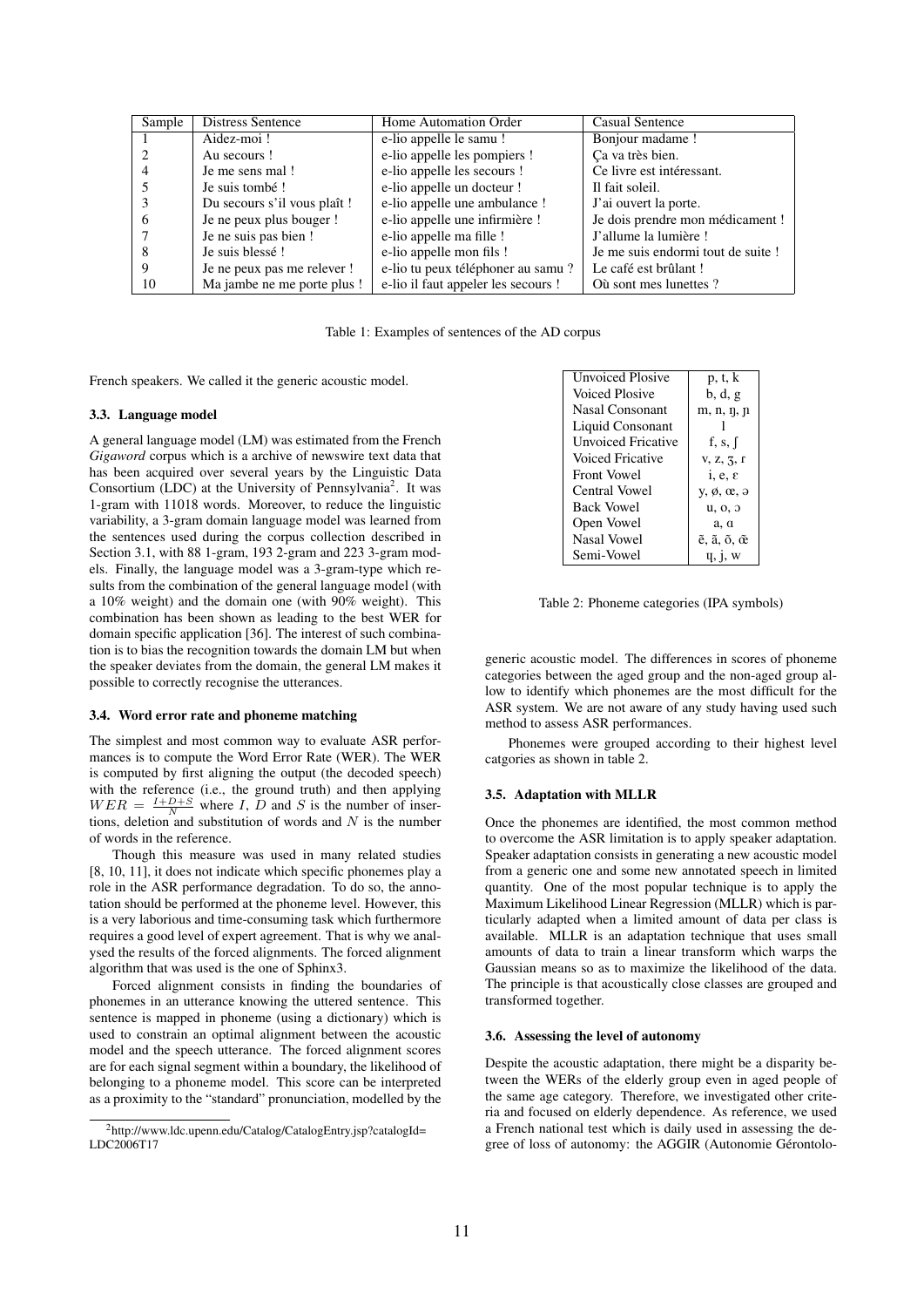gie Groupes Iso-Ressources) grid<sup>3</sup>. The degree of autonomy loss is evaluated in terms of physical and cognitive decline. According to the result of this test, the person can receive financial support: the Personalized Allocation of Autonomy (APA). The evaluation is done using 17 variables. Ten variables refer to the loss of physical and cognitive autonomy: coherence, orientation, washing, feeding, disposal, transfers (to rise, to lie down, to sit down), internal displacement, external displacement and remote communication. Seven variables refer to the loss of domestic and social autonomy: personal management of budget and possessions, cooking, cleaning, transporting, purchasing, treatment monitoring and past time activities. Each variable is coded with A (independent), B (partially dependent) and C (totally dependent). The GIR (Iso-Ressources Group) score is computed from the variables to classify the person in one of the six groups: GIR 1 (total dependence) to GIR 6 (total autonomy).

# 4. RESULTS

# 4.1. Collected Corpus

#### *4.1.1. The AD80 French test corpus*

The AD corpus (cf. 3.1) was acquired from 95 speakers (36 men and 59 women) which are divided into two groups: the elderly group composed of 43 speakers (11 men and 32 women), 62 to 94 years old, with 2796 distress and home automation sentences for a duration of 1 hour 5 minutes, and 3006 casual sentences for a duration of 1 hour 6 minutes, and the non-elderly group composed of 52 speakers, 18 to 64 years old, with 3903 distress and home automation sentences for a duration of 1 hour 18 minutes, and 3897 casual sentences for a duration of 1 hour 12 minutes.

We fixed the limit of the non-aged group at 65 years old, but we recorded 2 people aged 62 and 63 years old with autonomy loss, looking very aged physically and living in nursing home. Thus we included this two persons, as exceptions, in the aged group.

For the 43 speakers of the aged AD corpus, a GIR score was obtained after clinicians filled the AGGIR grid.

Finally, the AD corpus is made up of 13,602 annotated sentences, with 4 hours and 42 minutes of recording.

#### *4.1.2. Collection of the training ERES38 corpus*

The ERES38 (cf. 3.1) corpus was acquired from 22 elderly people (14 women and 8 men) between 68 and 98 years old. The corpus included 48 minutes of read speeches (around 2 minutes per speaker) and 17 hours of interviews. The speakers lived in specialized institutes, such as nursing homes and were cognitively intact without severe disabilities.

#### 4.2. Phoneme distance between aged and non-aged voice

When performing ASR using the generic acoustic model on the distress/home automation sentences of the AD corpus, we obtained an average WER of 9.07% for the non-elderly group, and an average WER of 43.47% for the elderly group. Thus, we observed a significant performance degradation of ASR for elderly speech, with an absolute difference of 34.40%. Figure 1 represents the WER according to the chronological age for both groups. It shows that the WER is globally higher for elderly group as previous studies showed [8, 10, 11]. However, it can also be seen that the variability between speakers also increases

with the age. For instance, some 83 years old speakers have their WER ranging from 13.6% to 80.2%. Standard deviation is 6% for the non-elderly group and 17.27% for the elderly group. In other words, the WER is far less predictable in the elderly group than in the non-elderly group. Consequently, we have to deal with the fact that a speech recognition with such a system can work very well with some of the elderly speakers, and very badly with others.



Figure 1: WER as a function of age for aged and non-aged groups

The forced alignment scores on both AD groups nonelderly and elderly with the generic acoustic model are presented in Figure 2 based on phonemic categories.



Phonemes Category

Figure 2: Forced alignment scores by phonemes categories before adaptation

The relative differences of forced alignment scores observed between both groups led to sort the phoneme categories in descending order of differences: nasal vowels (-100,34%), voiced plosives (-56,55%), unvoiced fricatives (-50,48%), unvoiced plosives (-44,05%), nasal consonants (-41,03%), open vowels (-37,12%), central vowels (-34,80%), voiced fricatives (-31,30%), back vowels (-29,26%), semi-vowels (-29,18%), liquids (-19,99%), and front vowels (-11,89%). The repartition of French phonemes inside the different groups are presented in Table 2.

For the elderly group, the alignment scores are lower than those obtained for the non-elderly group especially for plosives and nasal vowels. Based on the relative differences, the phoneme categories most affected for elderly group are nasal vowels, plosive consonants, unvoiced fricatives and nasal consonants.

<sup>3</sup>http://vosdroits.service-public.fr/F1229.xhtml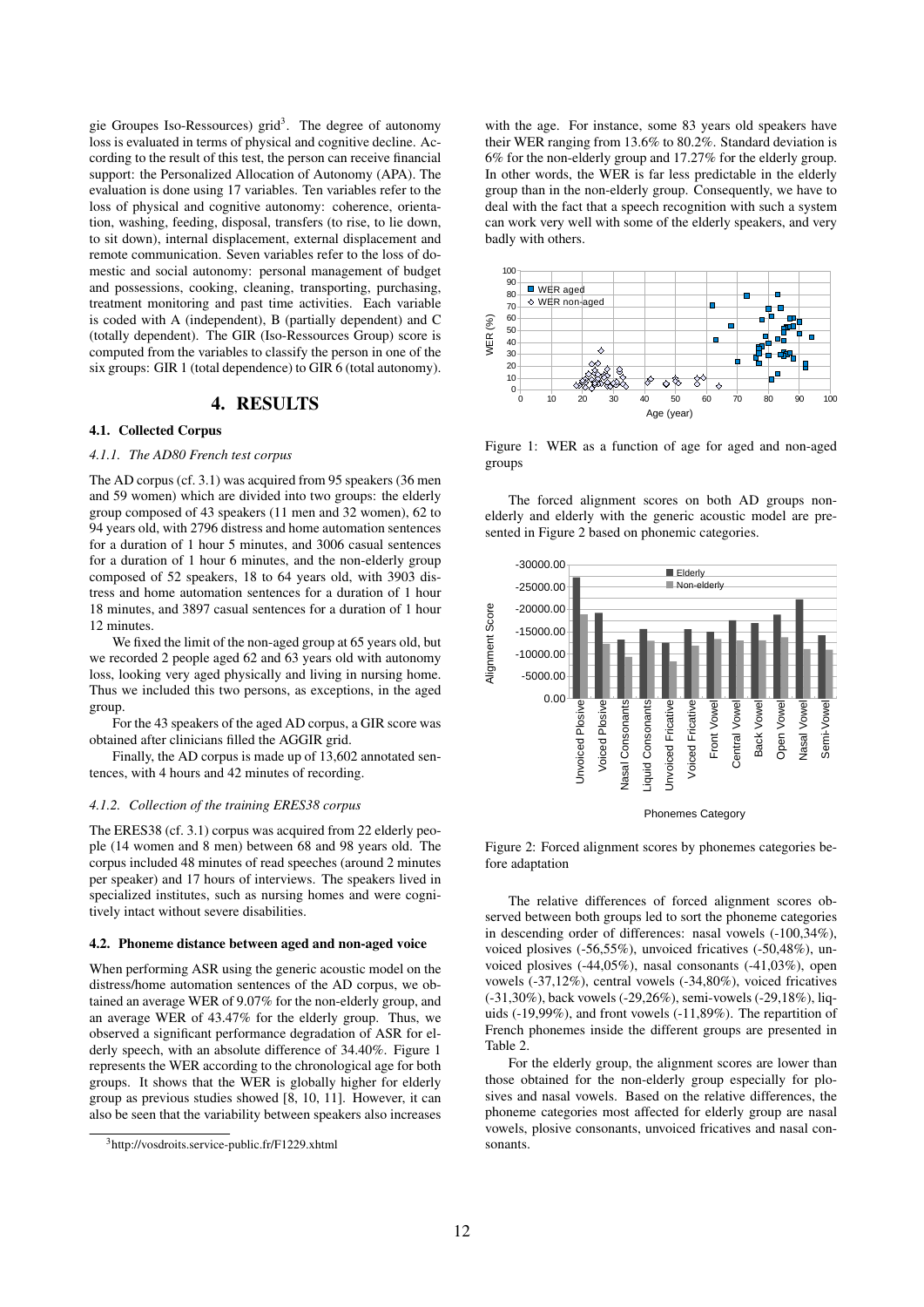

4.3. Impact of the acoustic adaptation on ASR performance with aged voice

Figure 3: WER on aged group before and after adaptation

Figure 3 shows that using the MLLR adapted acoustic model was able to reduce the WER significantly for all speakers of the AD corpus. With the global MLLR adaptation using ERES38, the average WER was 14.52%. Compared to the 43.47% WER without adaptation (see Section 4.2), the absolute difference was -28.95%. Furthermore, the speaker with the worst performance had his error rate reduced from 80.2% to 44.9%, and the speaker with the best performance had his error rate reduced from 9% to 1.8%. Also, the standard deviation was reduced from 17.27% to 10.34%, showing a reduction of the variability between the speakers.

A comparison between the forced alignment scores obtained for non-elderly without adaptation and for elderly after adaptation using the ERES38 corpus is shown in Figure 4. On the whole, the scores for the elderly after adaptation are better than those of non-elderly with the generic acoustical model.



Figure 4: Forced alignment scores by phonemes categories for non-elderly with the generic acoustical model and for elderly after adaptation

Indeed, the use of an acoustical model adapted to elderly people reduces the mismatching of phonemes. The alignment scores of the adapted model presented in Figure 4 show that the average distance has reduced below the non-aged one for all phonemes except for unvoiced fricatives and nasal vowels.

From an applicative point of view, this test shows that we can use a database of elderly speech in MLLR adaptation with speakers which are different from the test database. Even though the size of the corpus is small, we have a significant improvement of WER. Furthermore, this demonstrates that the voices of ageing people have common characteristics.

#### 4.4. Influence of elderly dependence on ASR system

Despite the acoustic adaptation, there is a great variability between the WERs of the elderly group. Therefore, we investigated to establish if the level of elderly dependence can be an indicator of the ASR performance for the elderly group. Figure 5 shows a box-and-whisker diagram of the WER from MLLR adaptation as a function of the elderly dependence. Four speakers were in GIR 2, two speakers were in GIR 3, 21 speakers were in GIR 4, one speaker was in GIR 5 and 15 speakers were in GIR 6. No speaker was represented in GIR 1. Due to the small number of speakers in GIR 2, GIR 3 and GIR 5, we merged GIR 2 with GIR 3 and GIR 4 with GIR 5.



Figure 5: WER as a function of levels of dependence

From Figure 5 it can be seen that WERs are different according to the GIR category. Indeed, the WER averages for GIR 2-3, GIR 4-5 and GIR 6 are respectively 25.2%, 13.2% and 12.2%, and the WER standard deviations are respectively 16.8%, 8.4% and 7.6%. Then, we performed an ANOVA test on the groups GIR 2-3, GIR 4-5 and GIR 6. From this test, the GIR score have a significant effect on WER  $(F(2, 40)$  =  $4.3; p < 0.05\%$ ).

We conducted a Bonferroni post-hoc analysis to characterize which groups were significantly different from other groups. The post-hoc test highlighted that there was a significant difference between the GIR 2-3 group and both groups GIR 4-5 and GIR 6, while there is no significant difference between GIR 4-5 and GIR-6.

# 5. CONCLUSION

The paper presents our study on the behavior of an ASR system with elderly voices. Given the absence of a corpus containing the voice of elderly in French language usable for testing ASR system, we recorded the AD corpus. From this corpus, we observed an increase of the average WER of the ASR system for elderly people, with an absolute difference between non-elderly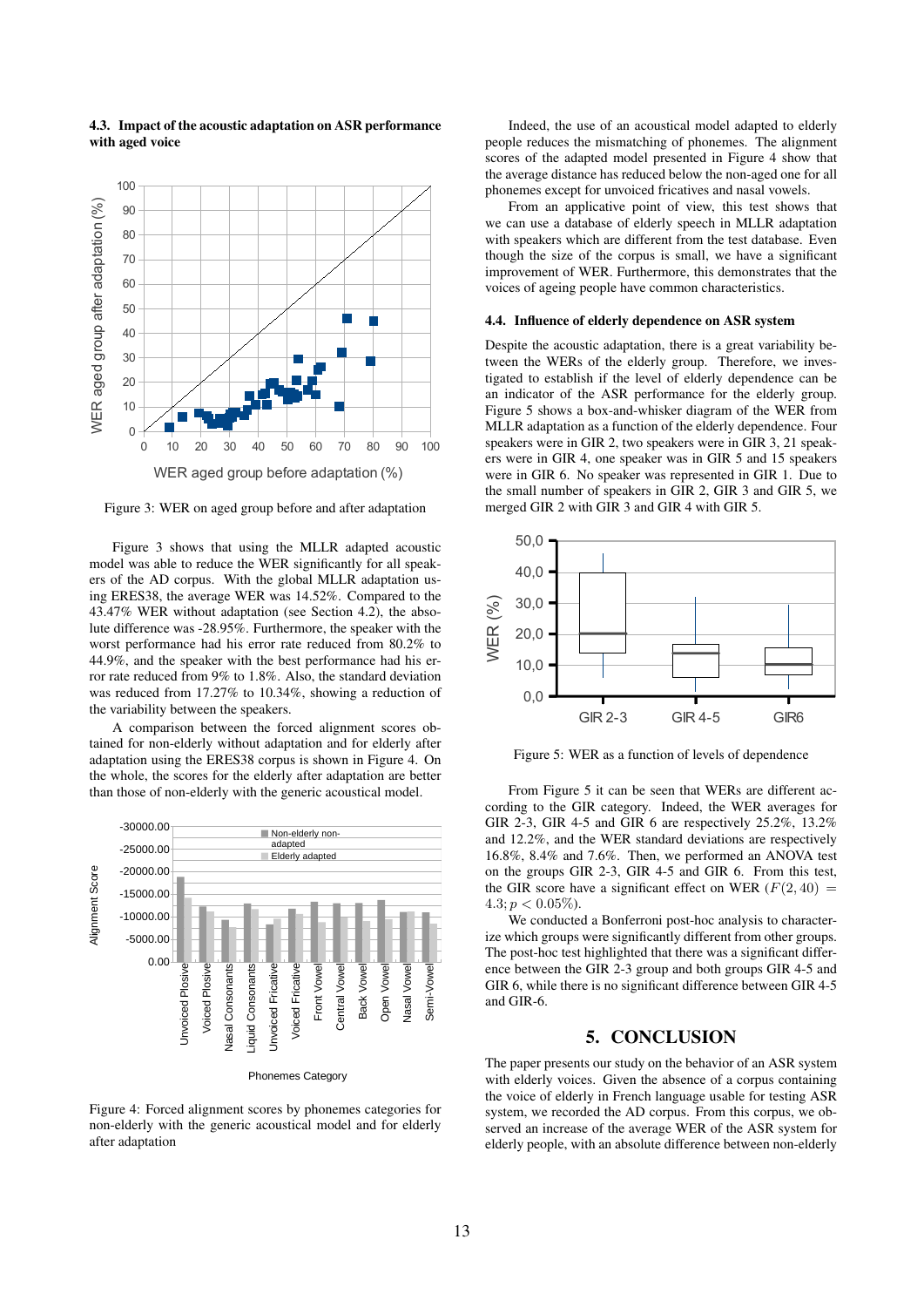and elderly voice of 34.4%. With forced alignment, we analyzed which phonemes for elderly speech were posing the most problems to ASR systems. These results allowed us to proceed to the recording of the ERES38 corpus, allowing us to adapt the generic acoustic model to the voice of elderly people through the MLLR adaptation method. The global MLLR adaptation was interesting because with less than one hour of recordings from speakers different from the test speakers, we obtained a WER close to the case of recognition with the generic acoustic model on non-elderly group, with a WER of 14.53%, against 43.47% before adaptation. Moreover, we showed that inside the elderly group, the WER was not correlated with the age but could be correlated with the level of dependence due to a general physical degradation. The continuation of our work would be to show how the different parameters of the AGGIR grid are correlated to the WER. Therefore, predicting the ASR behavior would allow in facilitating the use of these new technologies in the daily life of the dependent elderly people.

# 6. ACKNOWLEDGMENT

This study was funded by the National Agency for Research under the project CIRDO - Industrial Research (ANR-2010- TECS-012). The authors would like to thank to Mrs Vézignol and Bonnefond-Jimenez, Mr Debrus, Mrs Aman, Bron, Lalande and Martins of the medical institutions SSR "Les Cadières" and EHPAD "Château de Labahou" for their help in corpus recording. Special thanks to R. Dugheanu, J. Le Grand and Y. Sasa for their active contribution, and to various elderly and caregivers who agreed to participate in the recordings.

# 7. References

- [1] F. Portet, M. Vacher, C. Golanski, C. Roux, and B. Meillon, "Design and evaluation of a smart home voice interface for the elderly — Acceptability and objection aspects," *Personal and Ubiquitous Computing*, vol. 17, no. 1, pp. 127–144, 2013.
- [2] J.-C. Wang, H.-P. Lee, J.-F. Wang, and C.-B. Lin, "Robust environmental sound recognition for home automation," *IEEE Transactions on Automation Science and Engineering*, vol. 5(1), p. 25–31, 2008.
- [3] A. G. Jianmin Jiang and S. Zhang, "Hermes: a FP7 funded project towards computer aided memory management via intelligent computations," in *3rd Symposium of Ubiquitous Computing and Ambient Intelligence*, 2009, p. 249–253.
- [4] O. Brdiczka, M. Langet, J. Maisonnasse, and J. Crowley, "Detecting human behaviour models from multimodal observation in a smart home," *IEEE Transactions on Automation Science and Engineering*, vol. 6(4), p. 588 –597, 2009.
- [5] P. Milhorat, D. Istrate, J. Boudy, and G. Chollet, "Handsfree speech-sound interactions at home," in *20th European Signal Processing Conference (EUSIPCO)*, 2012, pp. 1678–1682.
- [6] M. Vacher, F. Portet, B. Lecouteux, and C. Golanski, *Telhealthcare Computing and Engineering: Principles and Design*. CRC Press, Taylor and Francis Group, 2013, no. 21, ch. Speech Analysis for Ambient Assisted Living: Technical and User Design of a Vocal Order System, pp. 607–638, ISBN: ISBN-978-1-57808-802-7.
- [7] M. Vacher, F. Portet, A. Fleury, and N. Noury, "Development of Audio Sensing Technology for Ambient Assisted Living: Applications and Challenges," *International Journal of E-Health and Medical Communications*, vol. 2, no. 1, pp. 35–54, 2011.
- [8] A. Baba, S. Yoshizawa, M. Yamada, A. Lee, and K. Shikano, "Acoustic models of the elderly for largevocabulary continuous speech recognition," *Electronics and Communications in Japan, Part 2*, vol. 87, pp. 49–57, 2004.
- [9] R. Privat, N. Vigouroux, and P. Truillet, "Etude de l'effet du vieillissement sur les productions langagières et sur les performances en reconnaissance automatique de la parole," *Revue Parole*, vol. 31-32, pp. 281–318, 2004.
- [10] R. Vipperla, S. Renals, and J. Frankel, "Longitudinal study of ASR performance on ageing voices," *Interspeech*, pp. 2550–2553, 2008.
- [11] T. Pellegrini, I. Trancoso, A. Hämäläinen, A. Calado, M. S. Dias, and D. Braga, "Impact of Age in ASR for the Elderly: Preliminary Experiments in European Portuguese," in *Advances in Speech and Language Technologies for Iberian Languages - IberSPEECH 2012 Conference, Madrid, Spain, November 21-23, 2012. Proceedings*, 2012, pp. 139–147.
- [12] M. Gorham-Rowan and J. Laures-Gore, "Acousticperceptual correlates of voice quality in elderly men and women," *Journal of Communication Disorders*, vol. 39, pp. 171–184, 2006.
- [13] B. Benjamin, "Frequency variability in the aged voice," *Journal of Gerontechnology*, vol. 36, pp. 722–726, 1981.
- [14] S. Linville and E. Korabic, "Elderly listeners' estimates of vocal age in adult females," *Journal of the Acoustical Society of America*, vol. 80, pp. 692–694, 1986.
- [15] E. Morgan and M. Rastatter, "Variability of voice fundamental frequency in elderly female speakers," *Perceptual and Motor Skills*, vol. 63, pp. 215–218, 1986.
- [16] R. Morris and W. Brown, "Age-related differences in speech variability among women," *Journal of Communication Disorders*, vol. 27, pp. 49–64, 1994.
- [17] I. Honjo and N. Isshiki, "Laryngoscopic and voice characteristics of aged persons," *Archives of Otolaryngology*, vol. 106, pp. 149–150, 1980.
- [18] W. Ryan and K. Burk, "Perceptual and acoustic correlates in the speech of males," *Jounal of Communication Disorders*, vol. 7, pp. 181–192, 1974.
- [19] N. Takeda, G. Thomas, and C. Ludlow, "Aging effects on motor units in the human thyroarytenoid muscle," *Laryngoscope*, vol. 110, pp. 1018–1025, 2000.
- [20] P. Mueller, R. Sweeney, and L. Baribeau, "Acoustic and morphologic study of the senescent voice," *Ear, Nose, and Throat Journal*, vol. 63, pp. 71–75, 1984.
- [21] S. Xue and R. Deliyski, "Effect on aging on selected acoustic voice parameters: Preliminary normative data and educational implications," *Educational Gerontology*, vol. 27, pp. 159–168, 2001.
- [22] L. Eskenazi, D. Childers, and D. Hicks, "Acoustic correlates of vocal quality," *Journal of Speech and Hearing Research*, vol. 33, pp. 298–306, 1990.